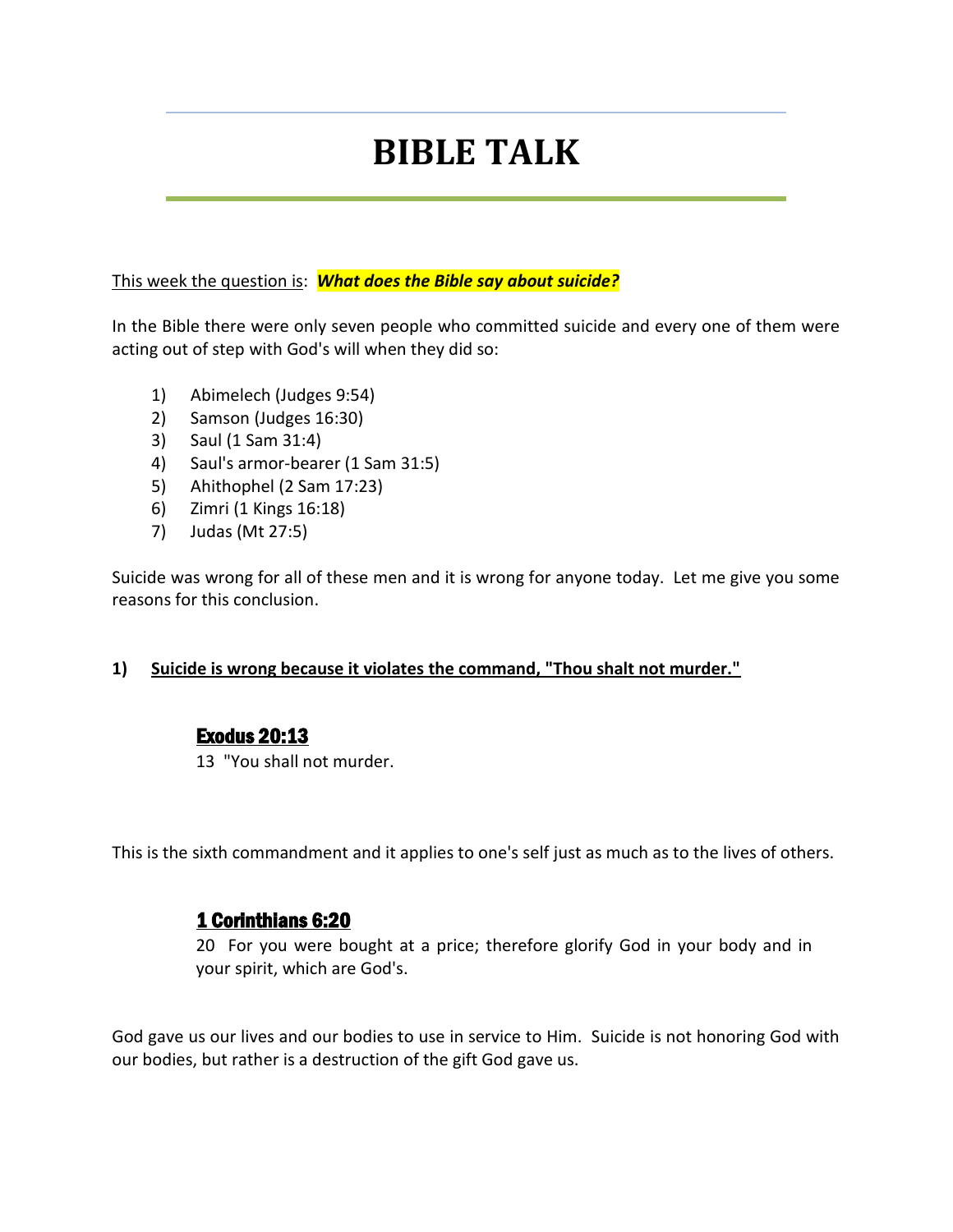#### **2) Suicide is wrong because it is often an effort to avoid repentance.**

Many people who contemplate suicide are people that have wrecked their lives with foolish living. They have wasted their lives seeking after material possessions which cannot satisfy their soul (Ecc 5:10). Some have wasted their lives selfishly living for themselves and hurting and violating the rights and property of others.

What these people need to do is *repent* of their selfish and greedy living habits, but instead, they kill themselves. Suicide is just another selfish act on their part. Repentance is the Biblical solution to selfishness and greed.

# Acts 26:20

20 [I] declared first to those in Damascus and in Jerusalem, and throughout all the region of Judea, and then to the Gentiles, that they should repent, turn to God, and do works befitting repentance.

Rather than feeling sorry for ourselves and thinking only of ending our own disappoints, we should repent, and seek after God's will.

#### **3) Suicide is wrong because it has a distorted view about suffering and pain.**

A common idea is that pain and suffering are the worst things a person can endure and it would be better to die than to suffer. Often when we pray our prayers, we pray that the Lord would end our suffering and when it's our turn to die, we pray that the Lord would allow us to pass on peacefully without suffering.

But the scriptures have a different perspective about suffering and pain than this. The Bible does not picture suffering as the ultimate enemy. In fact, the Bible indicates that suffering brings out the better qualities of men and women.

# 2 Corinthians 12:7-10

7 And lest I should be exalted above measure by the abundance of the revelations, a thorn in the flesh was given to me, a messenger of Satan to buffet me, lest I be exalted above measure.

8 Concerning this thing I pleaded with the Lord three times that it might depart from me.

9 And He said to me, "My grace is sufficient for you, for My strength is made perfect in weakness." Therefore most gladly I will rather boast in my infirmities, that the power of Christ may rest upon me.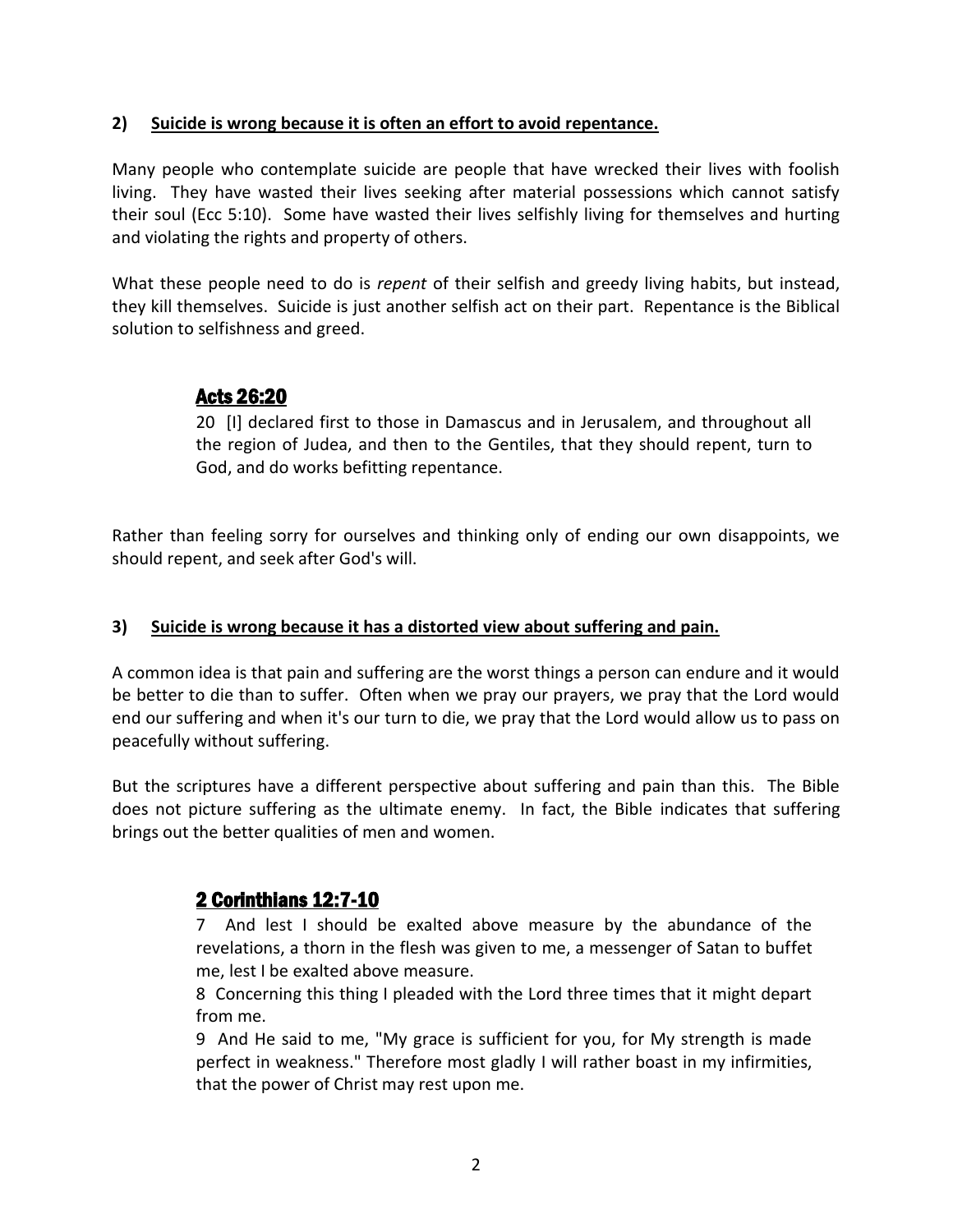10 Therefore I take pleasure in infirmities, in reproaches, in needs, in persecutions, in distresses, for Christ's sake. For when I am weak, then I am strong.

Suffering, according to this, reminds us of our dependency upon God. Suffering reminds us that we are in need of divine help and we cannot make it on our own. Suffering keeps us humble and we need humility because pride is the first sin ever committed (1 Tim. 3:6).

### John 21:18-19

18 [Jesus said to Peter] Most assuredly, I say to you, when you were younger, you girded yourself and walked where you wished; but when you are old, you will stretch out your hands, and another will gird you and carry you where you do not wish."

19 This He spoke, signifying by what death he would glorify God. And when He had spoken this, He said to him, "Follow Me."

The Lord said Peter would glorify God by the suffering and death which he would eventually endure. Jesus did not advise Peter to commit suicide to avoid suffering, but he told Peter to view his suffering and death as a was of honoring God.

## Acts 5:41

41 So [the apostles] departed from the presence of the council, rejoicing that they were counted worthy to suffer shame for His name.

The apostles and early Christians did not consider suffering as the ultimate tragedy. They did not think that suicide was better than suffering. They counted suffering on behalf of Christ as a privilege and a way to glorify God.

How could they look at suffering like this? Because they were living their lives by faith and trusting in God.

## 2 Corinthians 4:16-18

16 Therefore we do not lose heart. Even though our outward man is perishing, yet the inward man is being renewed day by day.

17 For our light affliction, which is but for a moment, is working for us a far more exceeding and eternal weight of glory,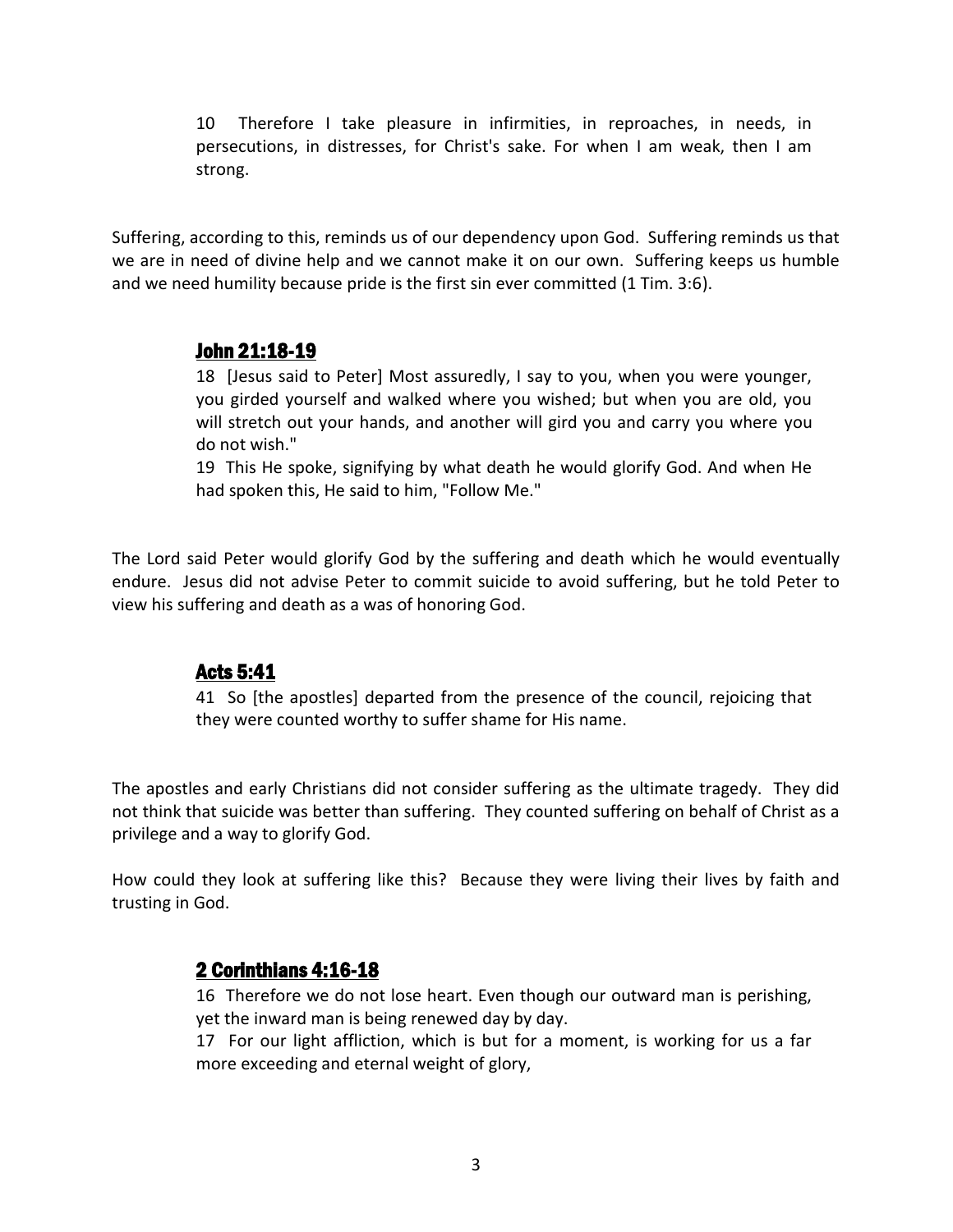18 while we do not look at the things which are seen, but at the things which are not seen. For the things which are seen are temporary, but the things which are not seen are eternal.

# **SUMMARY**

In summary, thoughts of suicide are often the result of two common problems:

#### **1) People are selfish and disappointed in how their lives have turned out**.

In this case, rather than committing suicide, they ought to repent of sin. They ought to repent and change their lives and begin living for God and for others rather than selfishly thinking just about themselves.

#### **2) Others are suffering and in pain and they think suicide would be better than enduring suffering**.

In this case, rather than suicide, they should study the Bible passages which teach that suffering can be used as way of glorifying God. Strength and encouragement can be found in reading of those saints who suffered and endured to the end.

#### **3) Some are not thinking clearly because of depression**.

We live in a time when the *"insanity plea"* is used to excuse everyone from every responsibility. We tend to go to the other extreme and think there is no such thing as being insane at all.

Yet the Bible does seem to indicate there are some people who are insane and doing things they would not otherwise do if they were in their right minds.

## Luke 8:35

35 Then they went out to see what had happened, and came to Jesus, and found the man from whom the demons had departed, sitting at the feet of Jesus, clothed and **in his right mind**. And they were afraid.

This indicates that before the demons were cast out, the man was insane. He was not responsible for his actions done while insane.